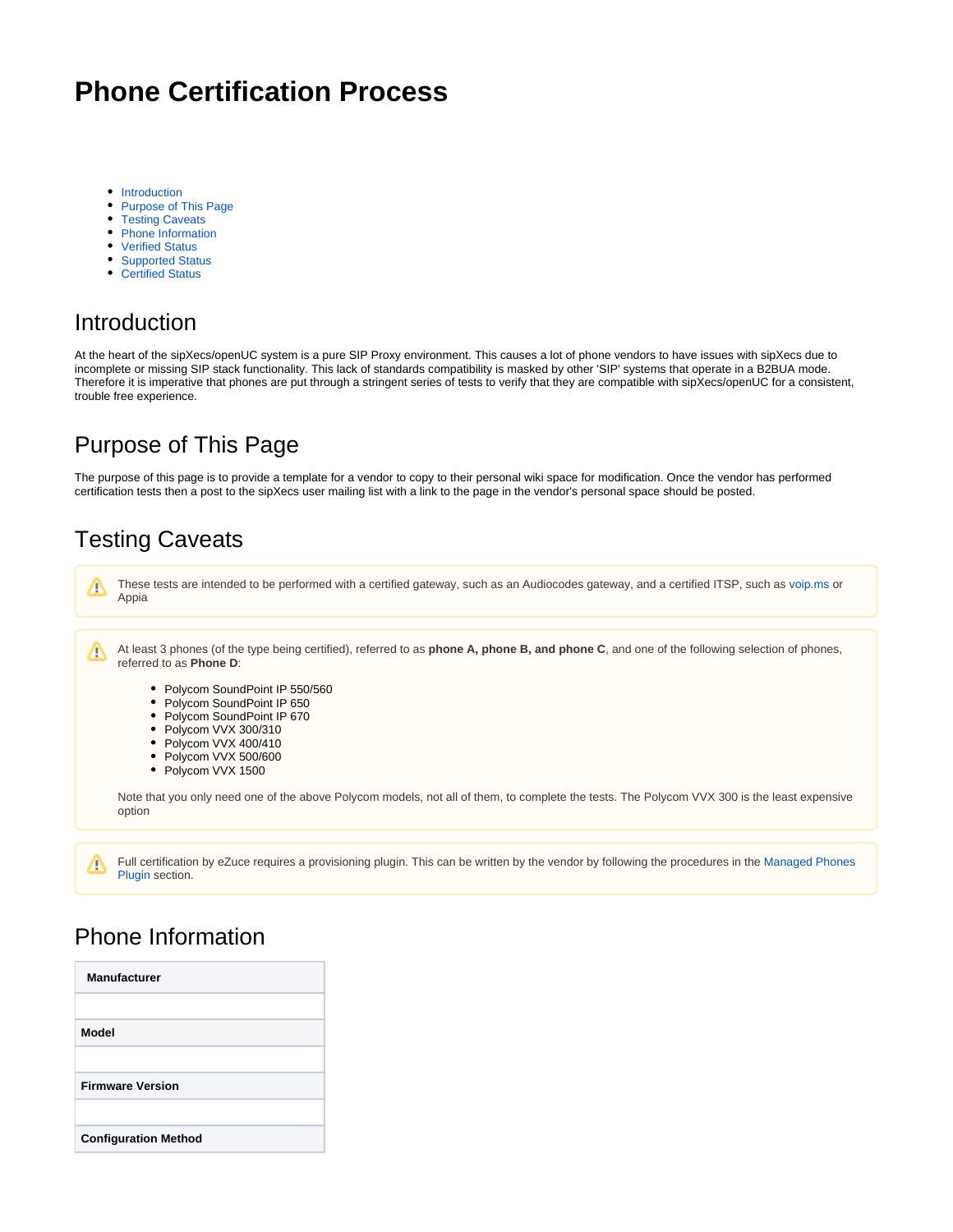| Automatic/Manual |
|------------------|
|------------------|

**Link to Phone Information**

http://www.example.com/neatphone1234.html

# <span id="page-1-0"></span>Verified Status

All items in this table must pass if the device is to be considered as **Verified** status

| Test<br>#      | <b>Item to Test</b>                                                                                                                                                               | <b>Expected Result</b>                                                                                                                                                                                                                                                                  | Actual<br>Result | Pass | Fail | Capture<br>of Valid<br>Result                              | <b>Notes</b>                                                                                                                                                         |  |
|----------------|-----------------------------------------------------------------------------------------------------------------------------------------------------------------------------------|-----------------------------------------------------------------------------------------------------------------------------------------------------------------------------------------------------------------------------------------------------------------------------------------|------------------|------|------|------------------------------------------------------------|----------------------------------------------------------------------------------------------------------------------------------------------------------------------|--|
|                | <b>Basic Functionality</b>                                                                                                                                                        |                                                                                                                                                                                                                                                                                         |                  |      |      |                                                            |                                                                                                                                                                      |  |
| 1a             | Register phone to SIP domain using SRV record, UDP<br>transport                                                                                                                   | Phones should successfully register, load<br>balancing should occur on sipXecs/openUC<br>system                                                                                                                                                                                         |                  |      |      | <b>UDP</b><br><b>Register</b><br>and<br>Subscribe.<br>pcap |                                                                                                                                                                      |  |
| 1b             | Register phone to SIP domain using SRV record, TCP<br>transport                                                                                                                   | Phones should successfully register, load<br>balancing should occur on sipXecs/openUC<br>system                                                                                                                                                                                         |                  |      |      | <b>TCP</b><br><b>Register</b><br>and<br>Subscribe.<br>pcap |                                                                                                                                                                      |  |
| $\overline{2}$ | Phone should support codecs G.711a/u and G.729                                                                                                                                    | Calls made and received with G.711a/u and G.<br>729 should complete successfully                                                                                                                                                                                                        |                  |      |      |                                                            |                                                                                                                                                                      |  |
| 3              | Phone has capability to subscribe to message waiting<br>indicator service                                                                                                         | Phone should properly subscribe to message<br>waiting indicator service and a message waiting<br>indicator lamp should light and extinguish when<br>messsage are left and erased (see step 7 below)                                                                                     |                  |      |      | See 1a and<br>1b captures                                  |                                                                                                                                                                      |  |
|                | <b>Internal Only Scenarios</b>                                                                                                                                                    |                                                                                                                                                                                                                                                                                         |                  |      |      |                                                            |                                                                                                                                                                      |  |
| $\overline{4}$ | Place outbound call from phone A to phone B (internal)                                                                                                                            | Call should be answered on phone, verify audio is<br>present on both phones. The call should complete<br>successfully.                                                                                                                                                                  |                  |      |      | Test 4.pcap                                                |                                                                                                                                                                      |  |
| 5              | Place outbound call from phone A to phone B (internal).<br>Place call on hold for 10 seconds. Retrieve call from hold.                                                            | Call should be answered on phone, verify audio is<br>present on both phones, placed on hold for 10<br>seconds, and retrieved from hold. Verify audio is<br>present on both phones. The call should complete<br>successfully.                                                            |                  |      |      | Test 5.pcap                                                | The<br>attached<br>capture<br>includes<br>Music on<br>Hold<br>according<br>to http://to<br>ols.ietf.<br>org/html<br>/draft-<br>worley-<br>service-<br>example-<br>09 |  |
| 6              | Place outbound call from phone A to phone B (internal).<br>Perform blind transfer to phone C. Answer call on phone<br>C                                                           | Call should be answered on phone. Transfer<br>should complete successfully, verify audio is<br>present on both phones. The call should complete<br>successfully.                                                                                                                        |                  |      |      | Test 6.pcap                                                |                                                                                                                                                                      |  |
| 7              | Place outbound call from phone A to phone B (internal).<br>Perform attended transfer to phone C. Answer call on<br>phone C, then complete transfer                                | Call should be answered on phone. Transfer<br>should complete successfully, verify audio is<br>present during all phases of the call. The call<br>should complete successfully.                                                                                                         |                  |      |      | Test 7.pcap                                                |                                                                                                                                                                      |  |
| 8              | Place outbound call from phone A to phone B (internal)<br>but do not answer the call. The call should be answered<br>by the voicemail system. Leave a voicemail, then hang<br>up. | The message waiting indicator (MWI) notification<br>lamp should illuminate on the receiving phone                                                                                                                                                                                       |                  |      |      | Test 8.pcap                                                |                                                                                                                                                                      |  |
| 9a             | Place outbound call from phone B to the voicemail pilot<br>number (default extension 101). Log into voicemail.                                                                    | Call should be answered by voicemail system.<br>Verify DTMF (keypresses) are functioning properly<br>by logging into voicemail system. The call and<br>DTMF keypresses should complete successfully. D<br>O NOT TERMINATE THE CALL                                                      |                  |      |      | ---------                                                  |                                                                                                                                                                      |  |
| 9b             | Check voicemail messages, delete new voicemail<br>message                                                                                                                         | Message waiting indicator (MWI) notification lamp<br>should be extinguished. DO NOT TERMINATE<br>THE CALL                                                                                                                                                                               |                  |      |      | ---------                                                  |                                                                                                                                                                      |  |
| 9c             | Record a new personal greeting. This is to ensure that<br>audio is being received by the voicemail system                                                                         | Personal greeting should be recorded. The call<br>should complete successfully.                                                                                                                                                                                                         |                  |      |      | --------                                                   |                                                                                                                                                                      |  |
| 10             | Place outbound call from phone A to auto attendant<br>(default extension 100). Dial the extension for phone B<br>to initiate a transfer.                                          | Call should be answered by the auto attendant<br>system. Verify DTMF (keypresses) are functioning<br>properly by entering an extension. The call should<br>then be transferred to phone B. Answer the call on<br>phone B. The call and DTMF keypresses should<br>complete successfully. |                  |      |      | <b>Test 10.</b><br>pcap                                    |                                                                                                                                                                      |  |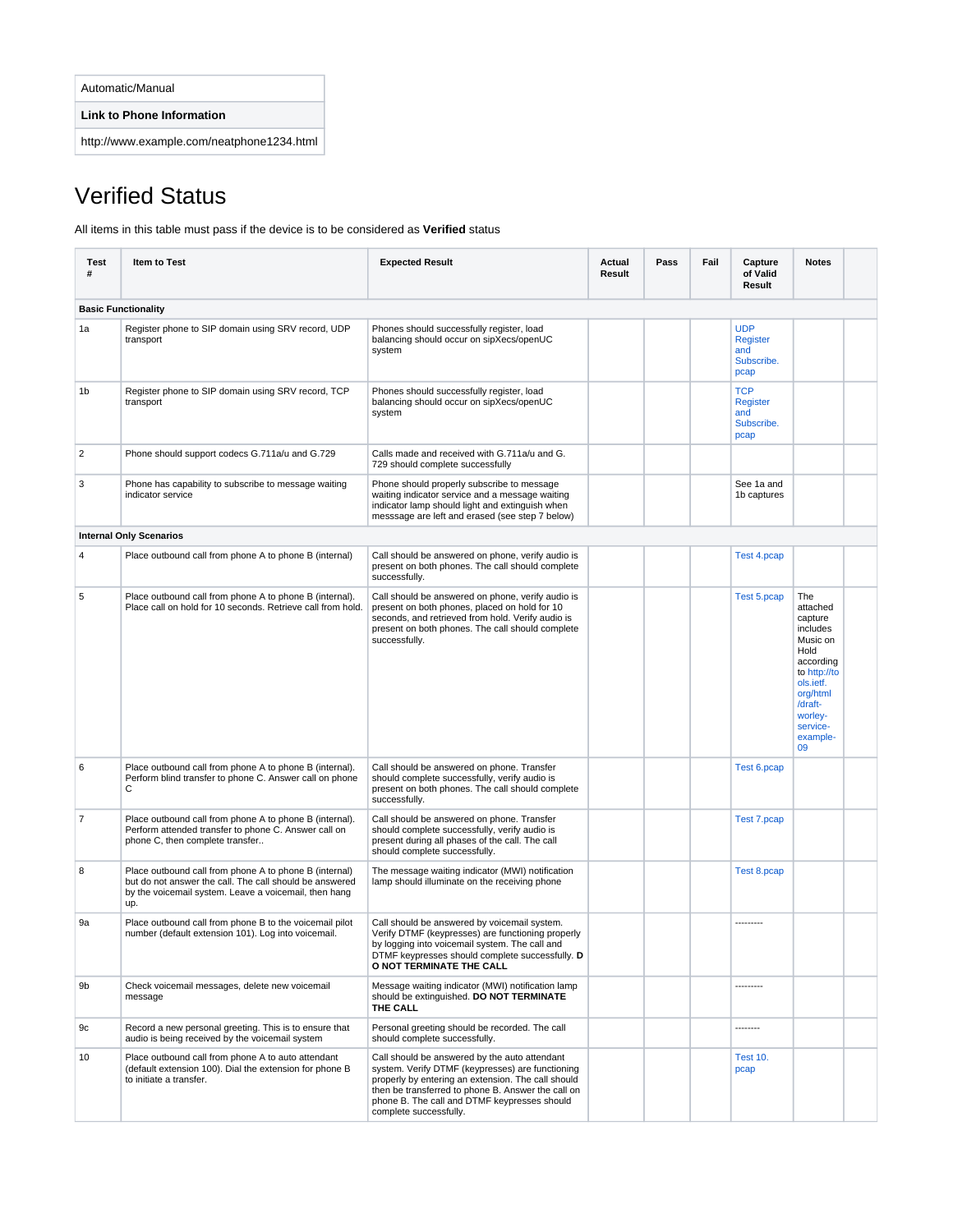| 11a             | Add Phones A, B, and C as speed dials with presence<br>monitoring to phone D.                                                                                                    | Phone D should reboot with 3 BLF entries<br>monitoring phones A, B, and C                                                                                                                                                                    |                  |      |      | <b>Test 11.</b><br>pcap                 | lf<br>presence<br>indication<br>is not<br>working<br>this<br>indicates<br>a<br>problem<br>with the<br>way the<br>phones<br>handle<br>dialog<br>events.<br>Please<br>refer to ht<br>tp://tools.<br>ietf.org<br>/html<br>/rfc4235<br>for<br>informatio<br>n about<br>properly<br>constructi<br>ng dialog<br>events |  |
|-----------------|----------------------------------------------------------------------------------------------------------------------------------------------------------------------------------|----------------------------------------------------------------------------------------------------------------------------------------------------------------------------------------------------------------------------------------------|------------------|------|------|-----------------------------------------|------------------------------------------------------------------------------------------------------------------------------------------------------------------------------------------------------------------------------------------------------------------------------------------------------------------|--|
| 11 <sub>b</sub> | Place outbound call from phone A to phone B (internal)                                                                                                                           | The presence indicator for phone A should be<br>solid red (indicating on the phone). The presence<br>indicator for phone B should be blinking green<br>(indicating ringing)                                                                  |                  |      |      | <i><b>MMMMMM</b></i>                    |                                                                                                                                                                                                                                                                                                                  |  |
| 11c             | On phone D, press the blinking green presence indicator<br>for phone B to intercept the call with directed call pickup                                                           | Phones A and D should now be on a call. Phone<br>D should indicate a solid red presence indication<br>for phone A. DO NOT TERMINATE THE CALL                                                                                                 |                  |      |      | <b>MMMMMM</b>                           |                                                                                                                                                                                                                                                                                                                  |  |
| 11d             | On phone D initiate a conference with phone B (with<br>phone A still communicating with phone D).                                                                                | 3-way conference should be established with<br>phones A, B, and D. Phone D should indicate a<br>solid red presence indication for phones A and B.                                                                                            |                  |      |      | <b>MMMMMM</b>                           |                                                                                                                                                                                                                                                                                                                  |  |
| 11e             | Terminate the conference call                                                                                                                                                    | Phone D should not have any presence indicators<br>for any phones lit up at this point. The call should<br>complete successfully.                                                                                                            |                  |      |      | <b>MMMMMM</b>                           |                                                                                                                                                                                                                                                                                                                  |  |
| 12              | Place outbound call from phone A to phone B (internal).<br>Perform a directed call pickup from phone C by dialing<br>*78+ext                                                     | Call should be established between phones A and<br>C. Verify audio is present on both phones.<br>Presence indication on phone D for all phones<br>should be accurate during all phases.                                                      |                  |      |      | See Test 11<br>for proper<br>signalling |                                                                                                                                                                                                                                                                                                                  |  |
| Test#           | Item To Test                                                                                                                                                                     | <b>Expected Result</b>                                                                                                                                                                                                                       | Actual<br>Result | Pass | Fail | Capture of<br><b>Valid Result</b>       | <b>Notes</b>                                                                                                                                                                                                                                                                                                     |  |
|                 | <b>External -&gt; Internal Scenarios</b>                                                                                                                                         |                                                                                                                                                                                                                                              |                  |      |      |                                         |                                                                                                                                                                                                                                                                                                                  |  |
| 13              | Place inbound call from an external phone (through<br>certified gateway) to phone A                                                                                              | Call should be answered on phone A, verify audio<br>is present on both phones. The call should<br>complete successfully.                                                                                                                     |                  |      |      |                                         |                                                                                                                                                                                                                                                                                                                  |  |
| 14              | Place inbound call from an external phone (through<br>ITSP) to phone A                                                                                                           | Call should be answered on phone A, verify audio<br>is present on both phones. The call should<br>complete successfully.                                                                                                                     |                  |      |      |                                         |                                                                                                                                                                                                                                                                                                                  |  |
| 15              | Place inbound call from an external phone (through<br>certified gateway) to phone A. Place call on hold for 10<br>seconds. Retrieve call from hold.                              | Call should be answered on phone A, verify audio<br>is present on both phones, placed on hold for 10<br>seconds, and retrieved from hold. Verify audio is<br>present on both phones. The call should complete<br>successfully.               |                  |      |      |                                         |                                                                                                                                                                                                                                                                                                                  |  |
| 16              | Place inbound call from an external phone (through<br>ITSP) to phone A. Place call on hold for 10 seconds.<br>Retrieve call from hold.                                           | Call should be answered on phone A, verify audio<br>is present on both phones, placed on hold for 10<br>seconds, and retrieved from hold. Verify audio is<br>present on both phones. The call should complete<br>successfully.               |                  |      |      |                                         |                                                                                                                                                                                                                                                                                                                  |  |
| 17              | Place inbound call from an external phone (through<br>certified Gateway) to phone A. Perform blind transfer to<br>phone B. Answer call on phone B                                | Call should be answered on phone A. Transfer<br>should complete successfully to phone B. Answer<br>and verify audio is present on both phones. The<br>call should complete sucessfully.                                                      |                  |      |      |                                         |                                                                                                                                                                                                                                                                                                                  |  |
| 18              | Place inbound call from an external phone (through<br>ITSP) to phone A. Perform blind transfer to phone B.<br>Answer call on phone B                                             | Call should be answered on phone A. Transfer<br>should complete successfully to phone B. Answer<br>and verify audio is present on both phones. The<br>call should complete sucessfully.                                                      |                  |      |      |                                         |                                                                                                                                                                                                                                                                                                                  |  |
| 19              | Place inbound call from an external phone (through<br>certified gateway) to phone A. Perform attended transfer<br>to phone B. Answer call on phone B, then complete<br>transfer. | Call should be answered on phone A. Answer call<br>on phone B, then perform the final transfer.<br>Transfer should complete successfully, verify<br>audio is present during all phases of the call. The<br>call should complete sucessfully. |                  |      |      |                                         |                                                                                                                                                                                                                                                                                                                  |  |
| 20              | Place inbound call from an external phone (through<br>ITSP) to phone A (internal). Perform attended transfer to<br>phone B. Answer call on phone B, then complete<br>transfer.   | Call should be answered on phone A. Answer call<br>on phone B, then perform the final transfer.<br>Transfer should complete successfully, verify<br>audio is present during all phases of the call. The<br>call should complete sucessfully. |                  |      |      |                                         |                                                                                                                                                                                                                                                                                                                  |  |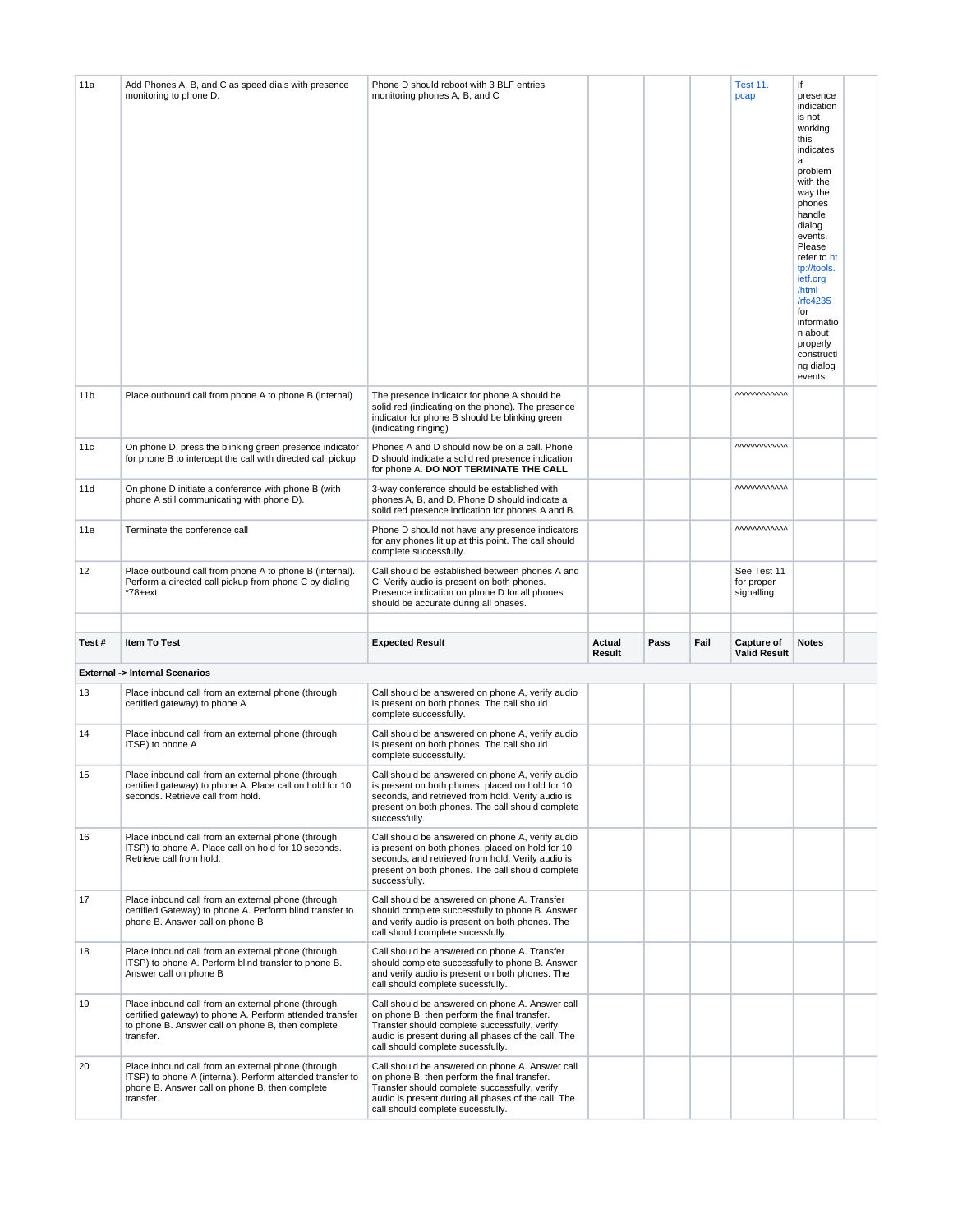| 21              | Place inbound call from external phone (through certified<br>gateway) to auto attendant. Dial the number for phone A<br>to initiate a transfer.                                   | Call should be answered by the auto attendant<br>system. Verify DTMF (keypresses) are functioning<br>properly by entering an extension. The call should<br>then be transferred to phone A. Answer the call on<br>phone A. The call and DTMF keypresses should<br>complete successfully. |                  |      |      |                                   |              |  |
|-----------------|-----------------------------------------------------------------------------------------------------------------------------------------------------------------------------------|-----------------------------------------------------------------------------------------------------------------------------------------------------------------------------------------------------------------------------------------------------------------------------------------|------------------|------|------|-----------------------------------|--------------|--|
| 22              | Place inbound call from external phone (through ITSP)<br>to auto attendant. Dial the number for phone A to initiate<br>a transfer.                                                | Call should be answered by the auto attendant<br>system. Verify DTMF (keypresses) are functioning<br>properly by entering an extension. The call should<br>then be transferred to phone A. Answer the call on<br>phone A. The call and DTMF keypresses should<br>complete successfully. |                  |      |      |                                   |              |  |
| 23а             | Place inbound call from external phone (through certified<br>gateway) to phone A                                                                                                  | The presence indicator on phone D for phone A<br>should be blinking green (indicating ringing)                                                                                                                                                                                          |                  |      |      |                                   |              |  |
| 23 <sub>b</sub> | On phone D, press the blinking green presence indicator<br>for phone A to intercept the call with directed call pickup                                                            | The external caller and phone D should now be on<br>a call.                                                                                                                                                                                                                             |                  |      |      |                                   |              |  |
| 23c             | On phone D initiate a conference with phone A (with<br>external caller still communicating with phone D).                                                                         | 3-way conference should be established with<br>external caller and phones A and D. Phone D<br>should indicate a solid red presence indication for<br>phone A.                                                                                                                           |                  |      |      |                                   |              |  |
| 23d             | Terminate the conference call                                                                                                                                                     | Phone D should not have any presence indicators<br>for any phones lit up at this point. The call should<br>complete successfully.                                                                                                                                                       |                  |      |      |                                   |              |  |
| 24a             | Place inbound call from external phone (through ITSP)<br>to phone A                                                                                                               | The presence indicator on phone D for phone A<br>should be blinking green (indicating ringing)                                                                                                                                                                                          |                  |      |      |                                   |              |  |
| 24b             | On phone D, press the blinking green presence indicator<br>for phone A to intercept the call with directed call pickup                                                            | The external caller and phone D should now be on<br>a call.                                                                                                                                                                                                                             |                  |      |      |                                   |              |  |
| 24c             | On phone D initiate a conference with phone A (with<br>external caller still communicating with phone D).                                                                         | 3-way conference should be established with<br>external caller and phones A and D. Phone D<br>should indicate a solid red presence indication for<br>phone A.                                                                                                                           |                  |      |      |                                   |              |  |
| 24d             | Terminate the conference call                                                                                                                                                     | Phone D should not have any presence indicators<br>for any phones lit up at this point. The call should<br>complete successfully.                                                                                                                                                       |                  |      |      |                                   |              |  |
| 25              | Place outbound call from external phones (through<br>certified gateway) to phone A. Perform a directed call<br>pickup from phone B by dialing *78+ext                             | Call should be established between external<br>phone and phone B. Verify audio is present on<br>both phones. Presence indication on phone D for<br>all phone should be accurate during all phases.                                                                                      |                  |      |      |                                   |              |  |
| 26              | Place outbound call from external phones (through<br>ITSP) to phone A. Perform a directed call pickup from                                                                        | Call should be established between external<br>phone and phone B. Verify audio is present on                                                                                                                                                                                            |                  |      |      |                                   |              |  |
|                 | phone B by dialing *78+ext                                                                                                                                                        | both phones. Presence indication on phone D for<br>all phone should be accurate during all phases.                                                                                                                                                                                      |                  |      |      |                                   |              |  |
| Test#           | Item To Test                                                                                                                                                                      | <b>Expected Result</b>                                                                                                                                                                                                                                                                  | Actual<br>Result | Pass | Fail | Capture of<br><b>Valid Result</b> | <b>Notes</b> |  |
|                 | Internal -> External Scenarios                                                                                                                                                    |                                                                                                                                                                                                                                                                                         |                  |      |      |                                   |              |  |
| 27              | Place outbound call from phone A to an external phone<br>(through certified gateway)                                                                                              | Call should be answered on external phone, verify<br>audio is present on both phones. The call should<br>complete successfully.                                                                                                                                                         |                  |      |      | <b>Test 27.</b><br>pcap           |              |  |
| 28              | Place outbound call from phone A to an external phone<br>(through ITSP)                                                                                                           | Call should be answered on external phone, verify<br>audio is present on both phones. The call should<br>complete successfully.                                                                                                                                                         |                  |      |      |                                   |              |  |
| 29              | Place outbound call from phone A to an external phone<br>(through certified gateway). Place call on hold for 10<br>seconds. Retrieve call from hold.                              | Call should be answered on external phone, verify<br>audio is present on both phones, placed on hold<br>for 10 seconds, and retrieved from hold. Verify<br>audio is present on both phones. The call should<br>complete successfully.                                                   |                  |      |      | Test 29.<br>pcap                  |              |  |
| 30              | Place outbound call from phone A to an external phone<br>(through ITSP). Place call on hold for 10 seconds.<br>Retrieve call from hold.                                           | Call should be answered on external phone, verify<br>audio is present on both phones, placed on hold<br>for 10 seconds, and retrieved from hold. Verify<br>audio is present on both phones. The call should<br>complete successfully.                                                   |                  |      |      |                                   |              |  |
| 31              | Place outbound call from an phone A to an external<br>phone (through certified gateway). Perform blind<br>transfer from phone A to phone B. Answer call on phone<br>B             | Call should be answered on external phone.<br>Transfer should complete successfully to phone B.<br>Answer and verify audio is present on both<br>phones. The call should complete sucessfully.                                                                                          |                  |      |      | <b>Test 31.</b><br>pcap           |              |  |
| 32              | Place outbound call from an phone A to an external<br>phone (through ITSP). Perform blind transfer from<br>phone A to phone B. Answer call on phone B                             | Call should be answered on external phone.<br>Transfer should complete successfully to phone B.<br>Answer and verify audio is present on both<br>phones. The call should complete sucessfully.                                                                                          |                  |      |      |                                   |              |  |
| 33              | Place outbound call from phone A to an external phone<br>(through certified gateway). Perform attended transfer to<br>phone B. Answer call on phone B, then complete<br>transfer. | Call should be answered on external phone.<br>Begin, the transfer to phone B; answer call on<br>phone B, then perform the final transfer. Transfer<br>should complete successfully, verify audio is<br>present during all phases of the call. The call<br>should complete sucessfully.  |                  |      |      | <b>Test 33.</b><br>pcap           |              |  |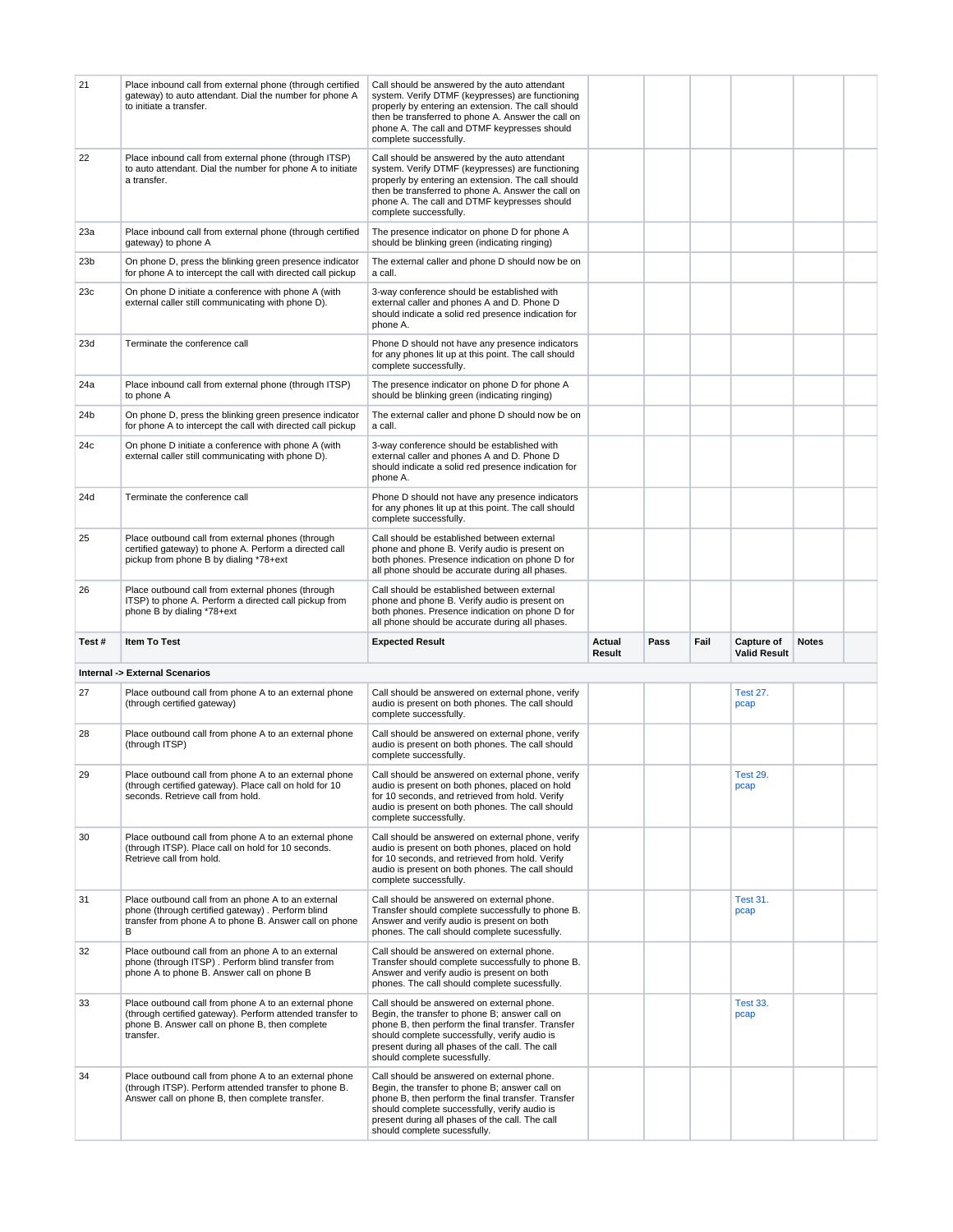| 35a   | On phone D initiate a conference with phone A and<br>external phone (through certified Gateway).                                                                                                                                                                                                                                   | 3-way conference should be established with<br>external phone and phones A and D. Phone D<br>should indicate a solid red presence indication for<br>phone A. |                  |      |      |                                          |              |  |
|-------|------------------------------------------------------------------------------------------------------------------------------------------------------------------------------------------------------------------------------------------------------------------------------------------------------------------------------------|--------------------------------------------------------------------------------------------------------------------------------------------------------------|------------------|------|------|------------------------------------------|--------------|--|
| 35b   | Terminate the conference call                                                                                                                                                                                                                                                                                                      | Phone D should not have any presence indicators<br>for any phones lit up at this point. The call should<br>complete successfully.                            |                  |      |      |                                          |              |  |
| 36a   | On phone D initiate a conference with phone A and<br>external phone (through ITSP).                                                                                                                                                                                                                                                | 3-way conference should be established with<br>external phone and phones A and D. Phone D<br>should indicate a solid red presence indication for<br>phone A. |                  |      |      |                                          |              |  |
| 36b   | Terminate the conference call                                                                                                                                                                                                                                                                                                      | Phone D should not have any presence indicators<br>for any phones lit up at this point. The call should<br>complete successfully.                            |                  |      |      |                                          |              |  |
| Test# | <b>Item To Test</b>                                                                                                                                                                                                                                                                                                                | <b>Expected Result</b>                                                                                                                                       | Actual<br>Result | Pass | Fail | Capture of<br><b>Valid Result</b>        | <b>Notes</b> |  |
|       | External -> Internal -> External (hairpinning) scenarios                                                                                                                                                                                                                                                                           |                                                                                                                                                              |                  |      |      |                                          |              |  |
| 37    | Place inbound call to phone A from an external phone<br>(through certified gateway). Perform a blind transfer to a<br>different external phone (through certified gateway).                                                                                                                                                        | Call should be answered on phone A. Transfer<br>should complete successfully to external phone.<br>Verify audio during all phases of the call                |                  |      |      |                                          |              |  |
| 38    | Place inbound call to phone A from an external phone<br>(through ITSP). Perform a blind transfer to a different<br>external phone (through certified gateway).                                                                                                                                                                     | Call should be answered on phone A. Transfer<br>should complete successfully to external phone.<br>Verify audio during all phases of the call                |                  |      |      |                                          |              |  |
| 39    | Place inbound call to phone A from an external phone<br>(through certified gateway). Perform a blind transfer to a<br>different external phone (through ITSP).                                                                                                                                                                     | Call should be answered on phone A. Transfer<br>should complete successfully to external phone.<br>Verify audio during all phases of the call                |                  |      |      |                                          |              |  |
| 40    | Place inbound call to phone A from an external phone<br>(through ITSP). Perform a blind transfer to a different<br>external phone (through ITSP).                                                                                                                                                                                  | Call should be answered on phone A. Transfer<br>should complete successfully to external phone.<br>Verify audio during all phases of the call                |                  |      |      |                                          |              |  |
| 41    | Place inbound call to phone A from an external phone<br>(through certified gateway). Perform an attended transfer<br>to a different external phone (through certified gateway).<br>Answer the call on the external phone, then complete<br>the transfer.                                                                           | Call should be answered on phone A. Transfer<br>should complete successfully to external phone.<br>Verify audio during all phases of the call                |                  |      |      |                                          |              |  |
| 42    | Place inbound call to phone A from an external phone<br>(through ITSP). Perform an attended transfer to a<br>different external phone (through certified gateway).<br>Answer the call on the external phone, then complete<br>the transfer.                                                                                        | Call should be answered on phone A. Transfer<br>should complete successfully to external phone.<br>Verify audio during all phases of the call                |                  |      |      |                                          |              |  |
| 43    | Place inbound call to phone A from an external phone<br>(through certified gateway). Perform an attended transfer<br>to a different external phone (through ITSP). Answer the<br>call on the external phone, then complete the transfer.                                                                                           | Call should be answered on phone A. Transfer<br>should complete successfully to external phone.<br>Verify audio during all phases of the call                |                  |      |      |                                          |              |  |
| 44    | Place inbound call to phone A from an external phone<br>(through ITSP). Perform an attended transfer to a<br>different external phone (through ITSP). Answer the call<br>on the external phone, then complete the transfer.                                                                                                        | Call should be answered on phone A. Transfer<br>should complete successfully to external phone.<br>Verify audio during all phases of the call                |                  |      |      |                                          |              |  |
| 45    | Place inbound call to auto attendant from an external<br>phone (through certified gateway). Enter the extension<br>number for phone A. Answer call on phone A. Perform<br>an attended transfer to a different external phone<br>(through certified gateway). Answer the call on the<br>external phone, then complete the transfer. | Call should be answered on phone A. Transfer<br>should complete successfully to external phone.<br>Verify audio during all phases of the call                |                  |      |      |                                          |              |  |
| 46    | Place inbound call to auto attendant from an external<br>phone (through ITSP). Enter the extension number for<br>phone A. Answer call on phone A. Perform an attended<br>transfer to a different external phone (through certified<br>gateway). Answer the call on the external phone, then<br>complete the transfer.              | Call should be answered on phone A. Transfer<br>should complete successfully to external phone.<br>Verify audio during all phases of the call                |                  |      |      |                                          |              |  |
| 47    | Place inbound call to auto attendant from an external<br>phone (through certified gateway). Enter the extension<br>number for phone A. Answer call on phone A. Perform<br>an attended transfer to a different external phone<br>(through ITSP). Answer the call on the external phone,<br>then complete the transfer.              | Call should be answered on phone A. Transfer<br>should complete successfully to external phone.<br>Verify audio during all phases of the call                |                  |      |      |                                          |              |  |
| 48    | Place inbound call to auto attendant from an external<br>phone (through ITSP). Enter the extension number for<br>phone A. Answer call on phone A. Perform an attended<br>transfer to a different external phone (through ITSP).<br>Answer the call on the external phone, then complete<br>the transfer.                           | Call should be answered on phone A. Transfer<br>should complete successfully to external phone.<br>Verify audio during all phases of the call                |                  |      |      |                                          |              |  |
| Test# | <b>Item To Test</b>                                                                                                                                                                                                                                                                                                                | <b>Expected Result</b>                                                                                                                                       | Actual<br>Result | Pass | Fail | <b>Capture of</b><br><b>Valid Result</b> | <b>Notes</b> |  |
|       | <b>Diversion and Forking</b>                                                                                                                                                                                                                                                                                                       |                                                                                                                                                              |                  |      |      |                                          |              |  |
| 49    | Create a hunt group with phones A, B, and C set to ring<br>at the same time                                                                                                                                                                                                                                                        |                                                                                                                                                              |                  |      |      |                                          |              |  |
| 50a   | Dial the extension of the hunt group from phone D                                                                                                                                                                                                                                                                                  | Phones A, B, and C should all ring at the same<br>time.                                                                                                      |                  |      |      |                                          |              |  |
| 50b   | Answer the call on phone A                                                                                                                                                                                                                                                                                                         | The call should complete successfully                                                                                                                        |                  |      |      |                                          |              |  |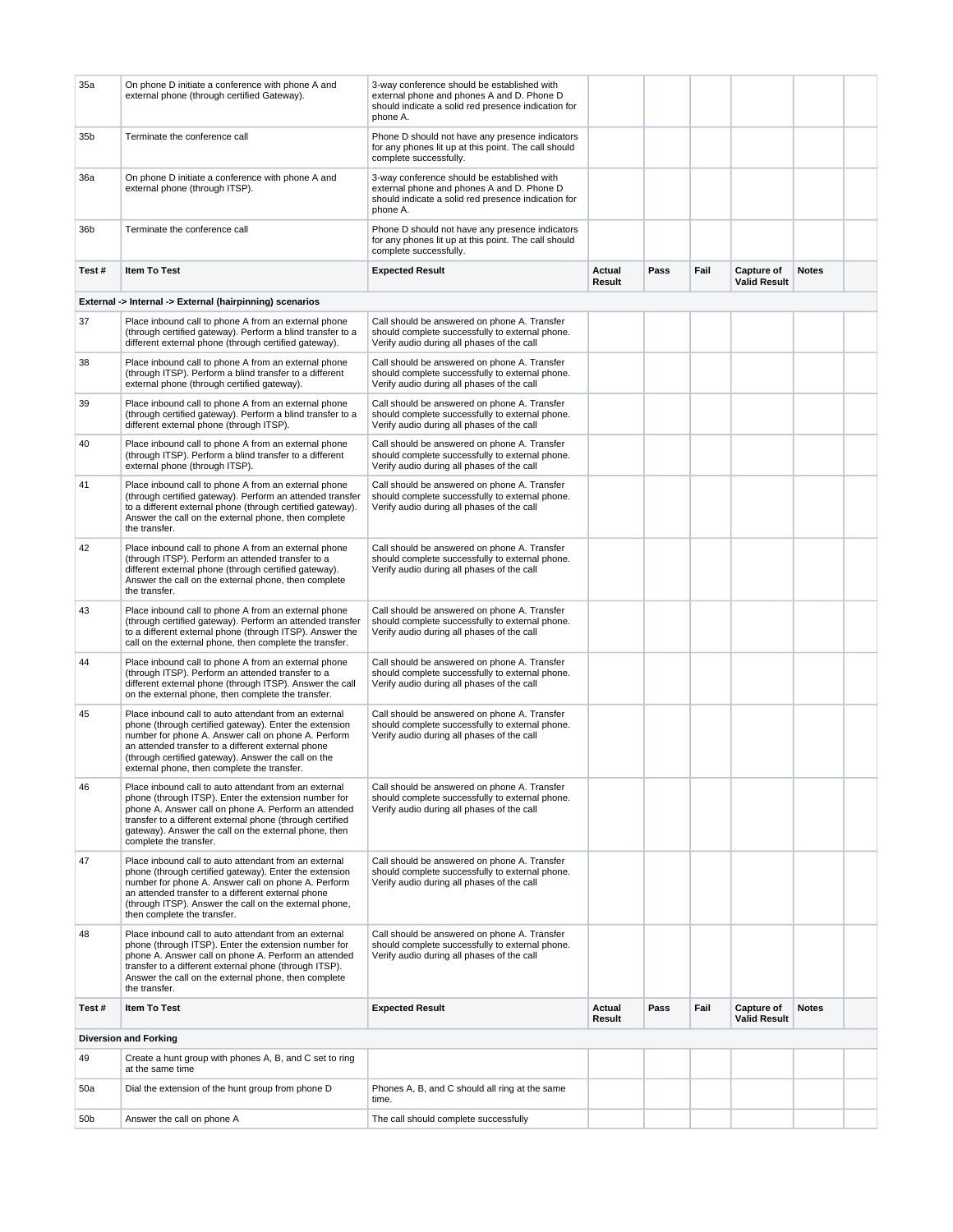| 51a             | Dial the extension of the hunt group from phone D                                                                                      | Phones A, B, and C should all ring at the same<br>time.               |  |  |  |
|-----------------|----------------------------------------------------------------------------------------------------------------------------------------|-----------------------------------------------------------------------|--|--|--|
| 51 <sub>b</sub> | Answer the call on phone B                                                                                                             | The call should complete successfully                                 |  |  |  |
| 52a             | Dial the extension of the hunt group from phone D                                                                                      | Phones A, B, and C should all ring at the same<br>time.               |  |  |  |
| 52b             | Answer the call on phone C                                                                                                             | The call should complete successfully                                 |  |  |  |
| 53              | Create 5 phantom users, set forwarding as follows:<br>user1 -> user2 -> user3 -> user4 -> user5 -> phone B.<br>Call user1 from phone A | Phone B should ring. Answer phone B, verify<br>audio during the call. |  |  |  |

# <span id="page-5-0"></span>Supported Status

In addition to the above items listed in Verified Status, all items in this table must pass if the device is to be considered as **Supported** status.

| <b>Test</b><br>#                 | <b>Item To Test</b>                                                                                                                                                             | <b>Expected Result</b>                                                                                                                                                                                                                                                                           | Actu<br>al<br>Resu<br>It | Pass | Fail | Capt<br>ure<br>of<br>Valid<br>Resu<br>It | <b>Notes</b>                                                                                                                                                                                                                                                         |  |
|----------------------------------|---------------------------------------------------------------------------------------------------------------------------------------------------------------------------------|--------------------------------------------------------------------------------------------------------------------------------------------------------------------------------------------------------------------------------------------------------------------------------------------------|--------------------------|------|------|------------------------------------------|----------------------------------------------------------------------------------------------------------------------------------------------------------------------------------------------------------------------------------------------------------------------|--|
| 1a                               | Subscripton to RLS BLF List<br>(Full RFC 4662 format or<br>Consolidated Broadsoft Format)                                                                                       | Subscription to users BLF list should properly light BLF<br>indication lamps on phone with busy and ringing<br>indications.                                                                                                                                                                      |                          |      |      |                                          | http://wiki.sipfoundry.org/display<br>/sipXecs<br>/Manually+Configuring+Phone+BLF<br>This step is only valid if phone is<br>designed for BLF usage. If for<br>example, the phone is a single line<br>phone meant for light use with no<br>BLF, this test is invalid. |  |
| 1 <sub>b</sub><br>(optio<br>nal) | BLF entry buttons should have<br>option to display call information if<br>BLF indication is ringing.                                                                            | When a BLF indicator is in ringing state, call information<br>(Name and number) are displayed on the phone                                                                                                                                                                                       |                          |      |      |                                          |                                                                                                                                                                                                                                                                      |  |
| 1c<br>(optio<br>nal)             | BLF entry buttons should have<br>option to manually display call<br>information if BLF indicator is busy<br>(by pressing and holding the BLF<br>button, for example) (OPTIONAL) | When a BLF indicator is in busy state, call information<br>(Name and number) are displayed on the phone when BLF<br>key is pressed and held                                                                                                                                                      |                          |      |      |                                          |                                                                                                                                                                                                                                                                      |  |
| 2                                | Phone must support Music on Hold<br>server according to http://tools.ietf.<br>org/html/draft-worley-service-<br>example-09                                                      | When call is placed on hold, party on hold will hear music<br>/audio instead of silence. When transfer is initated and caller<br>is placed on hold to initiate the transfer, party on hold will<br>hear music/audio instead of silence.                                                          |                          |      |      |                                          | http://tools.ietf.org/html/draft-worley-<br>service-example-09                                                                                                                                                                                                       |  |
| 3                                | Phone must support BLA according<br>to http://tools.ietf.org/html/draft-anil-<br>sipping-bla-04                                                                                 | Create BLA extension on phone A and B. Call BLA<br>extension on phone A from phone D. Place call on hold on<br>phone A. Retrieve call on phone B. Place call on hold on<br>phone B. Retrieve call on phone A. Verify audio and caller<br>information (name/number) during all phases of the call |                          |      |      |                                          |                                                                                                                                                                                                                                                                      |  |

### <span id="page-5-1"></span>Certified Status

In addition to all items above in Verified Status and Supported Status, all items in this table must pass if the device is to be considered as **Certified** status.

| <b>Test</b><br># | Item To Test                                               | <b>Expected Result</b>                                                                                                                       | Actu<br>al<br>Resu<br>It | Pass | Fail | Capt<br>ure<br>of<br>Valid<br>Resu<br>It | <b>Notes</b>                                                                                                |  |
|------------------|------------------------------------------------------------|----------------------------------------------------------------------------------------------------------------------------------------------|--------------------------|------|------|------------------------------------------|-------------------------------------------------------------------------------------------------------------|--|
|                  | <b>Provisioning Support</b>                                | Item should be able to be provisioned by either TFTP, FTP, or HTTP                                                                           |                          |      |      |                                          |                                                                                                             |  |
| 2a               | Plugin developed to support phone in<br>sipXecs/openUC     | All phone configuration options should be able to be configured by the sipXecs/openUC<br>system.                                             |                          |      |      |                                          | See M<br>anaged<br><b>Phones</b><br>Plugin<br>for<br>more<br>informa<br>tion on<br>creatin<br>g a<br>plugin |  |
| 2 <sub>b</sub>   | User speed dials should be added to<br>phone configuration | When user or administrator changes speed dials and applies them, phone should update<br>or restart-to-update speed dial list.                |                          |      |      |                                          |                                                                                                             |  |
| 2c               | User BLF entries should be added to<br>phone configuration | When user or administrator changes entries and and applies them, phone should update or<br>restart-to-update speed dial list.                |                          |      |      |                                          |                                                                                                             |  |
| 2d               | Plugin should have restart mechanism                       | Performing a "send profiles" or "restart phone" should trigger the phone to download<br>configuration files and, if necessary, restart phone |                          |      |      |                                          |                                                                                                             |  |